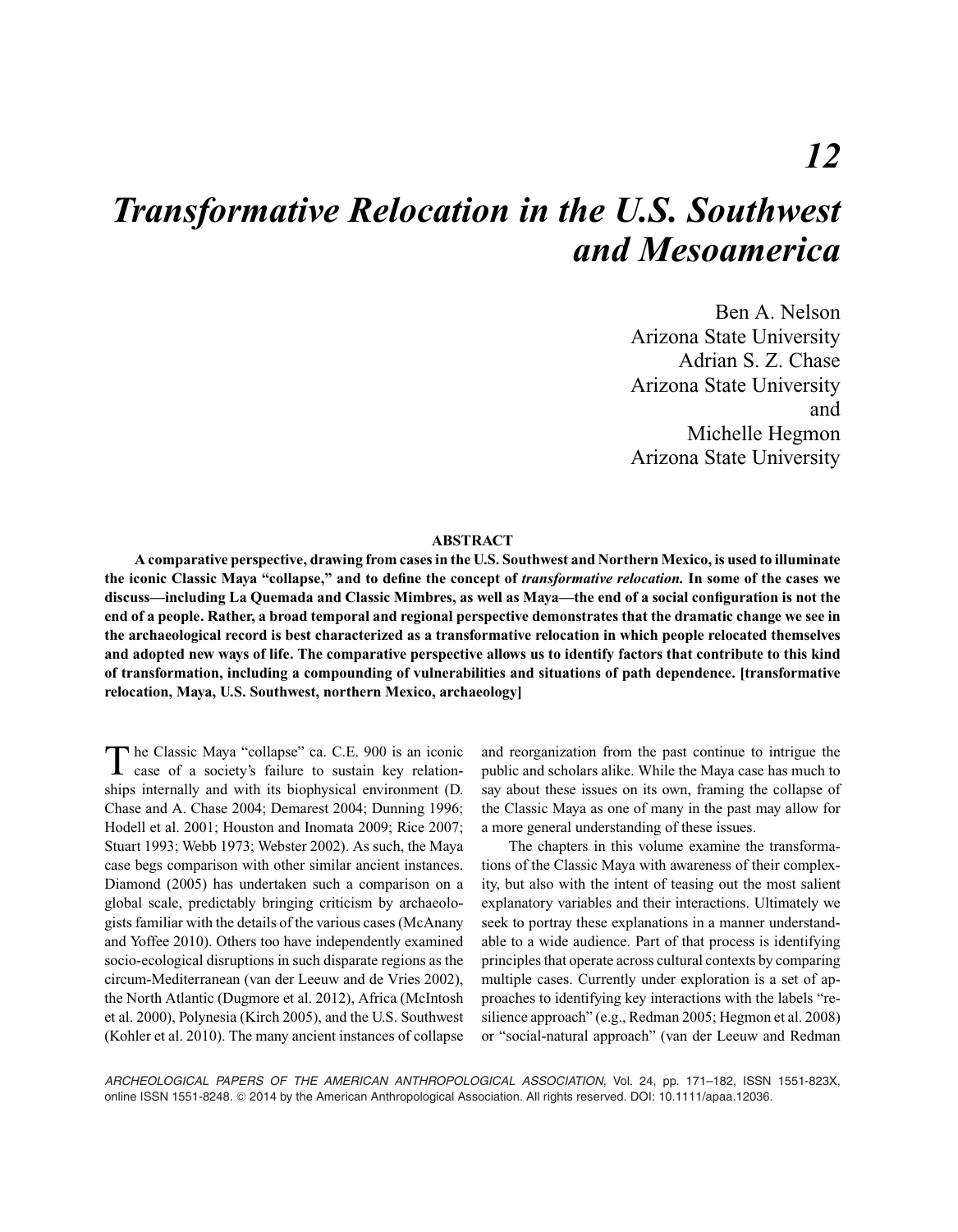2002) to past social complexity. Out of these approaches, conceptual frameworks are emerging for analyzing and comparing commonalties in cases of collapse and other major transformations. On an archaeological time scale, such transformations are frequently recurring phenomena. Many archaeologists, including Mayanists, assume that such transformations have multiple but not infinite underlying causes (Demarest 2004).

In this chapter we highlight a particular process manifested in the Classic-to-Postclassic Maya transition and compare it to similar aspects of change in the U.S. Southwest and Northern Mexico (Figure 12.1). We call this process *transformative relocation*, in contrast to in-situ transformations wherein significant reorganization occurs while populations remain in place, and in contrast to total collapses, where the society (and people) disappears (e.g., the end of the Norse settlements of Greenland [Dugmore et al. 2012]). The instances that we consider are not all contemporaneous nor were the societies organized at the same scale, but we will examine the proposition that some of their changes were structurally and processually similar and may involve similar social agency. Of particular interest are instances where settled groups (villages, ceremonial centers, cities) disintegrated in the face of socionatural difficulties and other similar groups were constituted, albeit with different membership and leadership, some distance away from the originally settled area. We suggest that these transformations may have shared two properties: multiple vulnerabilities and path dependence.

This kind of explanation takes the focus away from collapse and abandonment and allows us to see that within a given context, transformation and reconstitution are a continuum of results that stem from human efforts to resolve common issues. This kind of inference also may be of relevance to the human future, because it suggests how societies can paint themselves into corners where there are no alternatives to radical change, and therefore be forced to reorganize profoundly.

After briefly considering the resilience approach, we describe the collapse of southern Lowland Maya cities and the rise of new forms of cities in the northern Lowlands. This process has long intrigued archaeologists and has become even more interesting as a result of recent research, because of new details about some of the actions of affected people (Inomata and Webb 2003 at Aguateca; Demarest et al. 1997 at Dos Pilas). We also describe three other cases of transformative relocation in central and northern Mexico and the U.S. Southwest, pointing out the ways that they are similar to and different from that of the Maya. The depiction of these cases in the idealized framework of transformative relocation allows us to identify some aspects of the socio-

ecological status of these groups at the time of their transformation. Doing so demonstrates the need for research about specific vulnerabilities to which particular societies were subject. The northern Mexican case of La Quemada illustrates how such research into ancient vulnerabilities—using a combination of archaeology, paleobotany, geomorphology, and formal modeling—is currently being conducted and could be extended elsewhere.

The resilience approach seeks to comprehend how socio-ecological systems may change while retaining aspects of their structure and identity, or alternatively fail to do so and undergo significant transformations. The focus of the resilience approach is on the indivisible relationship between human societies and their environments. Its terminology is general in an attempt to characterize processes that underlie many kinds and scales and scales of socioecological change. The Classic Maya collapse is an instance of transformation that has great potential for shedding light on the principles that govern socio-ecological change.

Researchers in many fields, including scholars who use a resilience perspective, are concerned with identifying vulnerabilities, especially their cumulative and combined effects. Vulnerabilities are conditions, which can sometimes be described as particular states of variables such as rainfall quantities, that threaten the viability of a socio-ecological system (e.g., a city-state). A key finding is that socioecological transformations are often preceded by multiple vulnerabilities (Anderies et al. 2006). In the face of multiple vulnerabilities, change may become dynamic, non-linear, or even catastrophic (e.g., epidemics). Such changes are often constituted or preceded by previously uncharacteristic feedbacks between components of different orders (Peters et al. 2011). Thus, understanding the nature of individual vulnerabilities as well as conditions that lead to their joint occurrences becomes a critical focus of analysis. Collapses are perhaps best viewed as radical transformations that occur when multiple vulnerabilities materialize simultaneously.

One very important question is why systems sometimes fail to change even when people in the system perceive vulnerabilities. Path dependence connotes a sense of becoming increasingly stuck in a particular way of doing things, an inability to change even when change would be advantageous (Hegmon in press). Vulnerabilities may compound in path dependent social configurations, leading to situations known as rigidity traps (Hegmon et al. 2008). In such situations change is resisted (whether consciously or as a consequence of the overall social and technological configuration); thus when change does come, it is often abrupt and severe, because relatively profound adjustments are required. Recent examinations of prehispanic cases in the U.S. Southwest have shown that path dependence may have had a powerful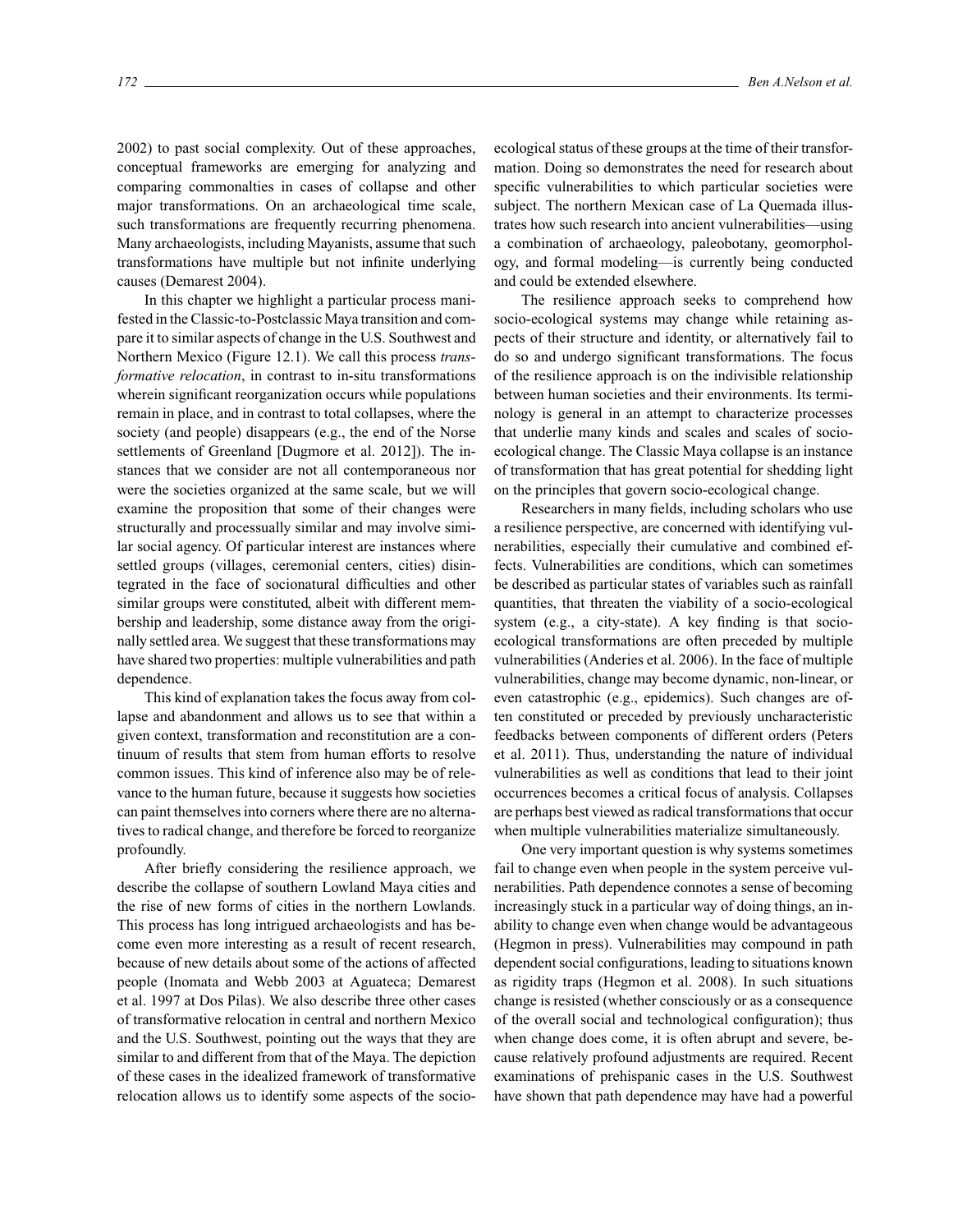

*Figure 12.1. Sites and regions in the U.S. Southwest and Mesoamerica (with the Hohokam, Zuni, and Mimbres regions of the US Southwest, La Quemada in Northern Mexico, and the southern Maya Lowlands and Caracol and Dos Pilas within, and northern Maya Lowlands).*

effect on the histories of some populations (Hegmon et al. 2008; Hegmon in press). This paper explores the potential of the Classic Maya collapse ca. C.E. 800–900 for adding data and perspectives to the understanding of collapse, especially instances of collapse that involve large-scale relocations of people.

## **Classic Maya**

The ancient Maya occupied a semi-tropical environment stretching from contemporary Chiapas and the Yucatan Peninsula of Mexico, through Guatemala and Belize, into portions of Honduras and El Salvador. Access to fresh water, good agricultural soils, high quality flaked and ground stone raw materials, salt, hardwood, and marine resources varied through this region. From C.E. 250 with the widespread occurrence of polychrome ceramics to C.E. 900 with the political collapse in the southern Lowlands, Classic period site hierarchies existed in which polities combined smaller and larger centers. The largest centers maintained populations of over 100,000 people (Chase et al. 2011:389), integrating populations through market economies and internal road systems. However, the Maya context was not without its stresses and vulnerabilities. Agriculture was substantially

dependent on seasonal rainfall and could be disrupted by excessively wet or dry conditions (Lucero et al., this volume).

Elite infrastructure, which included elaborate systems of personal glorification (inscriptions, murals, tombs, sculptural portraiture), as well as public spaces controlled by the elite (plazas, temples, palaces) was expensive to maintain, with sites and polities managing these stresses in different ways. Some, like Dos Pilas, Guatemala (Houston 1993; Demarest 2004), maintained smaller polities and population densities, with room for agricultural expansion. Others, like Caracol, Belize (A. Chase and D. Chase 1998), substantially modified their environments, probably both to intensify production and to buffer against climatic fluctuations by improving the retention of moisture and sediments.

The Classic period Maya ceased monumental construction and discontinued erection of dated stone monuments at some point during the 8th or 9th centuries. Significantly, the collapse and abandonment of the Lowland Maya cities took place over an extended period of time (A. Chase and D. Chase 2004) that was characterized by both unusual alliances and strife. For example, the Maya occupants of Dos Pilas left that site in the middle of the 8th century (Demarest 2004:108), but only after walling off parts of their city in an attempt to protect themselves from attack.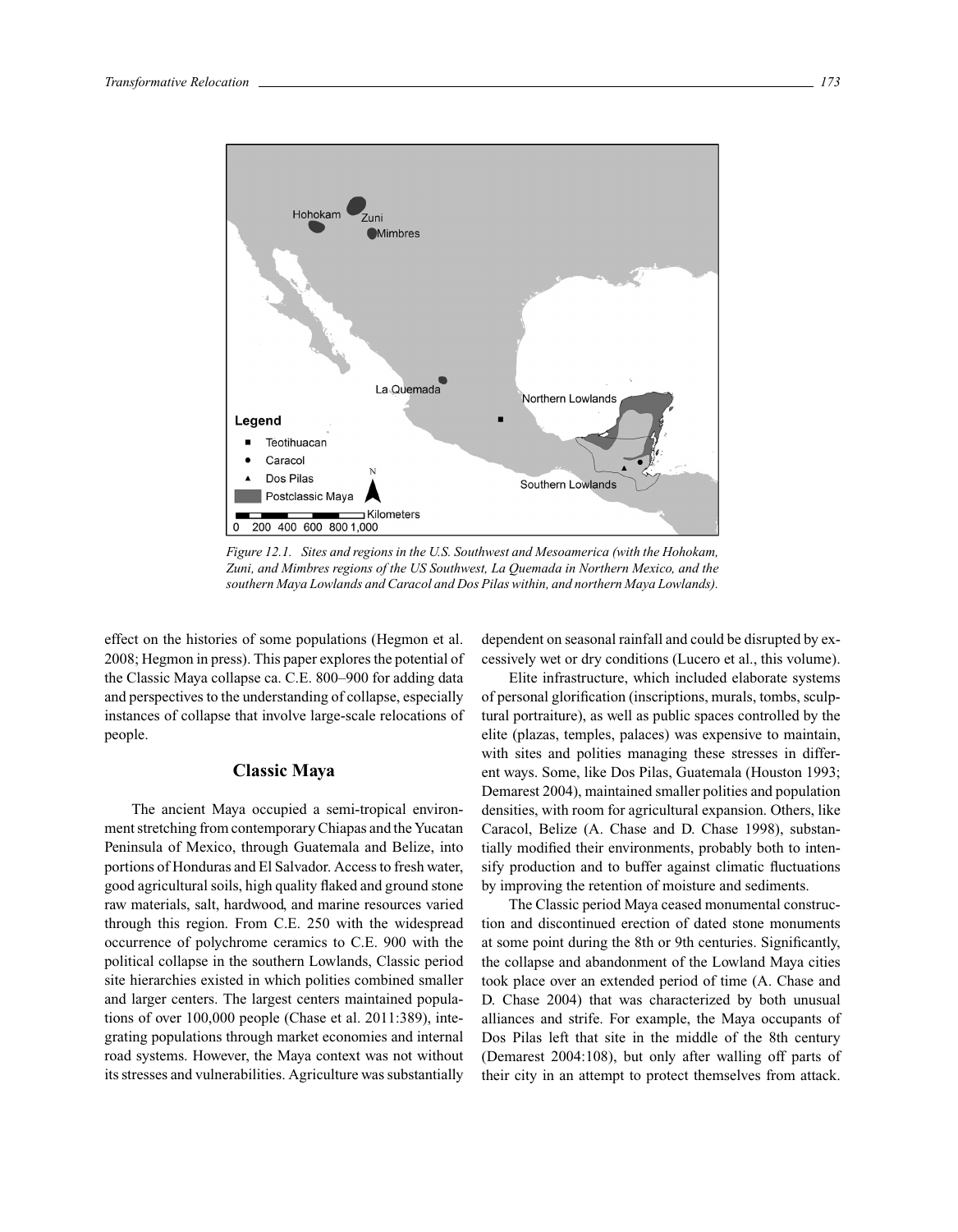While 8th century Caracol also experienced increased warfare, it occurred at a time when major architecture was renovated, settlement expanded, and new alliances were formed with neighboring centers (A. Chase and D. Chase 1998; this volume; Chase et al. 1991). Elite diet and access to trade goods continued at Caracol throughout the 9th century, but cross-societal distribution mechanisms were not in place. Instead, the elite differentiated themselves from the rest of society (A. Chase and D. Chase 2007). Despite variation in timing, both Dos Pilas and Caracol succumbed to difficulties, which may have included climate change, warfare, and or political and economic failures—and which ultimately led to collapse, abandonment, and transformative relocation.

Postclassic period Maya populations generally relocated to sustainable locations near concentrations of groundwater (Chase and Rice 1985)—to some degree spawning the idea that the Maya collapse was drought inspired. Beginning in the 8th century, refugee populations may have further compounded problems, leading to sequent collapses elsewhere (Demarest 2004). Populations moved, but often not great distances; settlements do not appear to have relocated en masse. Disjunctions in ceramic transitions suggest intermingled populations and movements. There was no simple relocation from the south to the north, as was once thought (Cowgill 1964; Morley 1946); in some cases, it appears that northern populations moved further south (Chase and Chase 1982; Adams 1999).

The relocation was transformative not only because of population movement, but because institutions surrounding rulership were altered or discontinued, for example, as marked by cessation of several of the kinds of personal glorification of rulers mentioned above. Although more densely settled, Postclassic sites were not as spatially expansive as their Classic period counterparts and contained fewer people (Culbert and Rice 1990). Postclassic centers maintained some traditional aspects of Maya culture, but did not replicate others (D. Chase and A. Chase 2004). Ritual caches for both the Late Classic and Postclassic Maya were used for site integration, but the emphasis on eastern mortuary ritual found at many Classic period centers in the southern Maya Lowlands is not replicated in Postclassic sites. Many residential groups in the Classic period Maya area contained eastern ritual structures, something that is extremely pronounced at Caracol (A. Chase and D. Chase 2014). Monumental architecture also diminished between the two periods with the Late Classic practice of recording dynastic history on stone largely disappearing in the Postclassic period. Thus, the Classic period Maya provide an excellent example of both innovative adaptation and rigid path dependency. While changing environmental conditions

may have set the stage, an accumulation of human choices led to the abandonment of Classic Maya cities and their transformative re-establishment in new locations. Although urban structures were re-invoked, it appears doubtful that the populations remained devoted to Classic period political structures or community identities.

The process of transformative relocation is not restricted to the Maya region. Prehispanic groups in northern Mexico and the U.S. Southwest, ca. C.E. 500–1400, manifested such changes at certain times and places. Co-authors of this chapter Nelson and Hegmon are part of a group of collaborators that has been examining the socio-ecological dynamics of five prehispanic cases in those regions. Some of these northern groups (with respect to the Maya) exhibit a pattern similar to the Classic-Postclassic Maya region, which makes them interesting to compare because they represent societies that were organized on much smaller scales than the Maya. While one might expect that different dynamics operate in societies of such different scale, we suggest to the contrary that many of the same issues, human responses, and systemic consequences were involved. In what follows we briefly describe three of these cases, La Quemada, Salt River Hohokam, and Mimbres, as comparative background for the explanations and methodological suggestions with which we conclude our observations about the Maya collapse.

#### **Northern Mesoamerican Frontier**

The northern frontier region of Mexico, which includes parts of Zacatecas, Durango, Jalisco, and Sinaloa, may have been at the distant end of a zone affected by population displacements from Central Mexico, in a pattern similar to that linking the different parts of the Maya region. As is noted above, Maya settlements began to develop in new locations well before C.E. 900, and the collapse was in part an attraction of population to those already established settlements. The northern frontier has a similar occupational history in relation to central Mexico. New centers began to form in the Bajio region north of the Rio Lerma-Santiago C.E. 350– 600 (Cárdenas and Fernández 2004) and subsequently, as exemplified by La Quemada (Nelson 1997) in the northern frontier ca. C.E. 500/600–900. Throughout the latter period, central Mexico was experiencing the replacement of its major power center, Teotihuacan, by a series of smaller capitals such as Tula (Mastache et al. 2002), Teotenango (Piña Chan 1973), and Xochicalco (Hirth 1995), coupled with demographic shifts and stylistic changes implying connectivity with the northern frontier (Beekman and Christensen 2003; Crider 2011; Braniff and Hers 1998; Gaxiola 1999;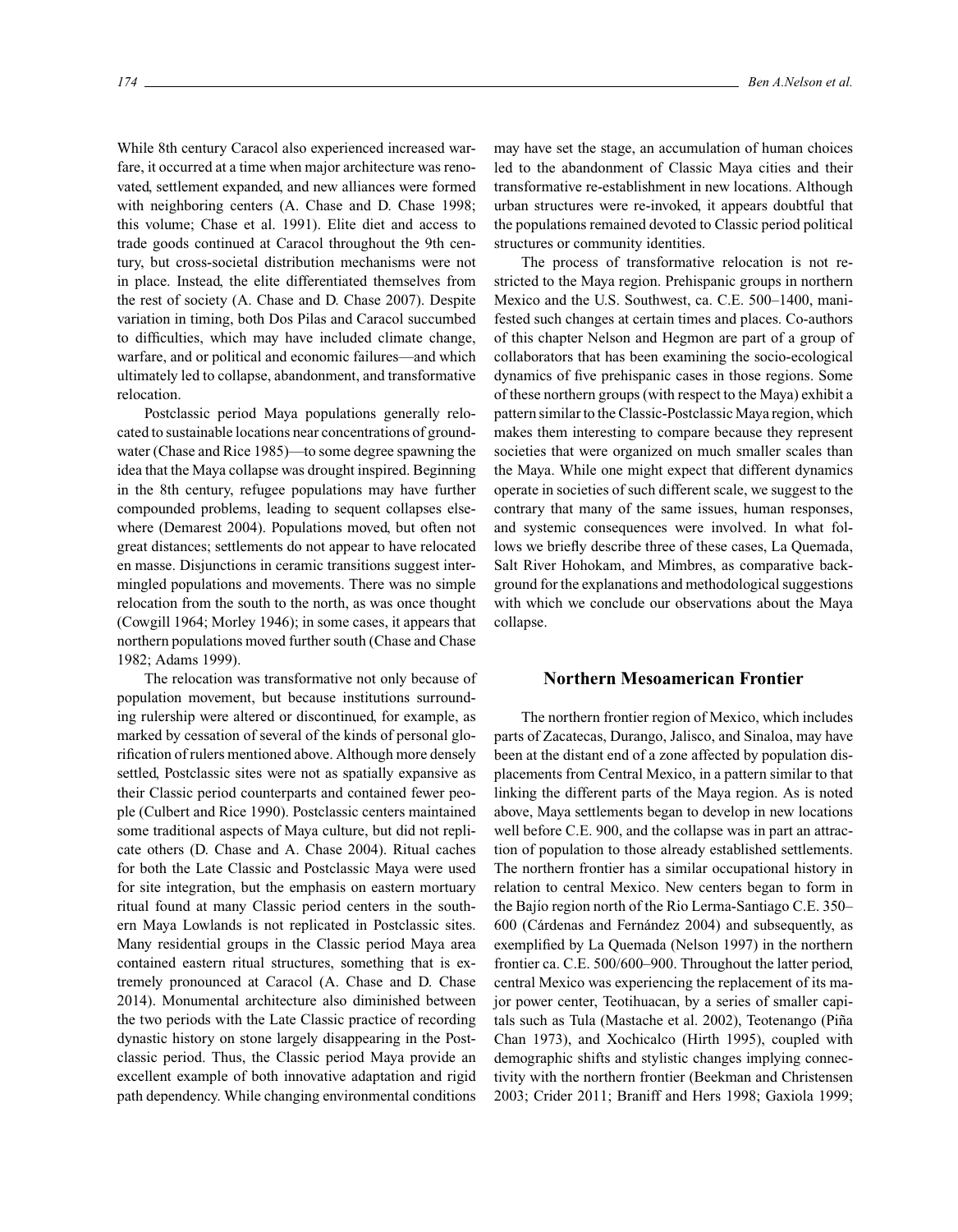Jiménez Moreno 1959; Mastache and Cobean 1989; Nelson and Crider 2005; Rattray 1996).

La Quemada is the most intensively studied of several northern frontier ceremonial centers that were occupied from about C.E. 550–1000, corresponding to the Late Classic 1 through Late Terminal Classic as used in this volume. Abandoned ca. C.E. 900, the site was a spectacular mountaintop fortress and ceremonial center comprised of about 60 terraces (Nelson 1997). Architecture on the terraces includes a monumental core of masonry structures such as a 75 meter-long ball court, a roofed colonnaded hall about  $20 \times 25$  meters in area. Smaller replicas of these features were placed around sunken patios on other, smaller terraces. Staircases, causeways, and walkways connected different parts of La Quemada, and causeways descended from the mountaintop to connect with more rural spaces occupied by over 200 villages.

The roughly synchronous abandonment of some of these northern frontier centers (Jiménez and Darling 2000; Kelley 1985; Nelson 1997; Trombold 1990) has been implicated in socio-ecological debates because ancient populations would have been vulnerable to crop failure. Pedro Armillas (1964) argued that appearance of these Late Classic–Early Postclassic centers suggested a climatically driven northward shift in the northern limit of Mesoamerica He proposed that Mesoamerican groups colonized the region when increased precipitation temporarily made maize agriculture viable, only to abandon their settlements when the old climatic conditions returned. Chronometric dates were not available at the time Armillas wrote, but his model implies that the climatic shift back to less favorable conditions should have happened ca. C.E. 900–1000. A key point is that, as legend suggests (Jimenez Moreno 1959), the centers in northern Mexico could have grown as a direct or indirect result of dispersive relocations in central Mexico. Armillas emphasized that the climatic element of his proposition required empirical testing. Sauer (1963) held that the semiarid conditions of northern Mexico meant that sedentism was contingent on agave cultivation. Parsons (2010) expands this hypothesis, arguing that the colonists would have needed to import algae and insects from the lake zones to the south. Why the northern frontier became Mesoamericanized (Foster 1986) remains an important question, as does the extent to which this transformation involved in situ lifeways changes as opposed to the arrival of immigrants. There are also questions about why some centers in the region were abandoned ca. C.E. 900. Other centers appear to have absorbed people from the ones that collapsed. Some of our recent work at La Quemada has focused on gauging the vulnerabilities of these seemingly oversized northern Mexican populations (see below).

#### **U.S. Southwest**

People in the Hohokam region seem to have experienced a transformation in place ca. C.E. 1150, followed by continued occupation till ca. C.E. 1350–1400, when they dispersed and reorganized in such a way as to be almost invisible archaeologically (Wells et al. 2004; Hill et al. 2004). The sequence is suggestive of resilience initially but later of path dependence leading to a difficult decline (Abbott 2003; Hegmon in press). Farmers in the Phoenix Basin became increasingly committed to a humanly modified landscape in which they built the largest prehispanic irrigation system in North America (Hunt et al. 2005), possibly supporting as many as 40,000 people. Hohokam territory as a whole expanded, and approximately 200 ball courts were constructed (Wilcox 1991). Analyses of ceramic production sources and exchange lead Abbott et al. (2007) to infer that by ca. C.E. 875 the ball courts became foci for markets at which pottery was exchanged for food and other products. The authors intentionally refer to "markets" because the scale and geography of distribution implies exchange among parties unknown to one another. The in-situ transformation came ca. C.E. 1150, possibly as a result of a change in the rainfall regime, reduction in river flow, and lessened ability to produce a crop surplus for exchange. Thus large scale specialist pottery production came to an end, and at the same time, the ball courts went into disuse. Marking the beginning of the misnamed Classic period, the population aggregated into the Phoenix Basin and territorial extent decreased, while platform mounds reminiscent of Mesoamerican structures became the focal points of social integration. The end of the Hohokam sequence came at ca. C.E. 1350 with dispersal so thorough that archaeologists are uncertain how to identify subsequent sites. Subsistence agriculturalists in this region would have been vulnerable to recurrent droughts, but that was not their only serious vulnerability. Large flood events in the late 1300s may also have damaged the canal systems. More deeply, this case can be considered one of path dependence in that the Phoenix Basin occupants had made a social commitment to a canal system that was robust to fluctuations of rainfall only within a certain range (Anderies et al. 2006; Hegmon in press).

The Mimbres region in the U.S. Southwest, long known for spectacular pottery, is now also known as a case of what resilience theorists call "reorganization." During the Classic Mimbres period (C.E. 1000–1130) people lived in large villages, and population grew, moving into marginal areas. Around C.E. 1130, a time of climatic downturn, many (but not all) people moved out of the villages and the pottery tradition ended. In contrast to earlier accounts, which argued that the Mimbres Valley and much of the region were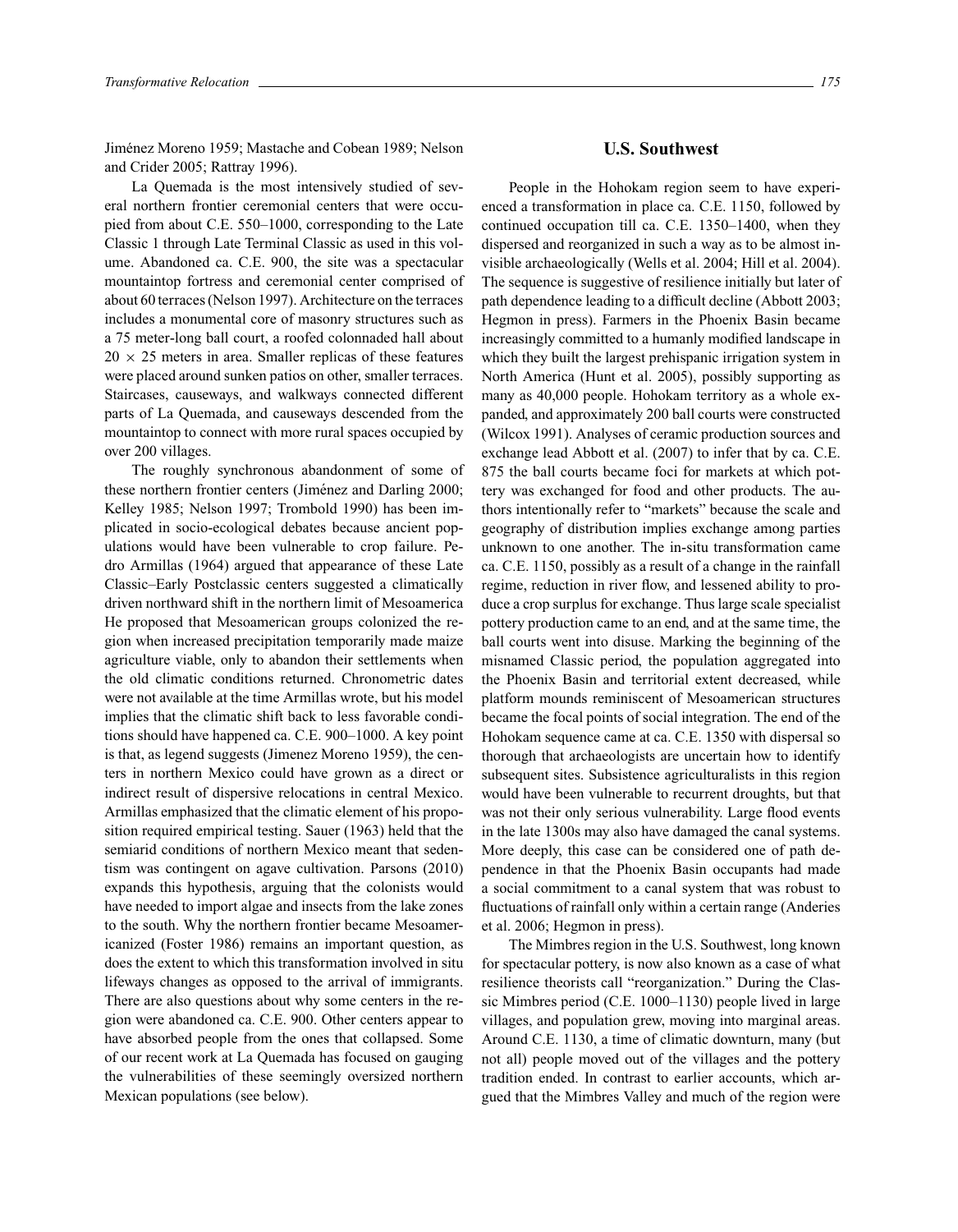abandoned at the end of the Classic period (e.g., Shafer and Taylor 1986), recent work (Hegmon et al. 1998; Nelson 1999; Nelson et al. 2006) finds that it is better understood as a regional reorganization, in which some people moved (tens of kilometers) from aggregated villages to dispersed hamlets, while others left the region. In other cases, people seem to have moved between river valleys (Nelson and Anyon 1996). The reorganization phase hamlets are different from the earlier villages. An inward focus and intra-regional interaction was replaced by a broad network of inter-regional ties, indicated by the import of numerous kinds of decorated pottery. Household organization changed and came to be focused on a single multi-functional room as household mobility increased. This increase in autonomy lasted only a generation or two—possibly because of threats of violence—and by the end of the 13th century most people had moved back into aggregated villages.

## **Characterizing Vulnerabilities and Explaining Transformations**

How do we get inside the dynamics of past societies to identify vulnerabilities and evaluate their roles in social transformations, for example to understand why relocation sometimes needs to be part of change? The above examples demonstrate the need for in-depth examination of specific vulnerabilities. It does not suffice to say that a population is vulnerable to drought because it inhabits a semiarid environment, or to say that land degradation could be a problem for agriculturalists who were deforesting portions of a landscape. We need rigorous ways of characterizing variable changes and their impacts, including vulnerabilities, response mechanisms, and the tradeoffs among different strategies as conditions change (again, in part recursively as a result of attempts to reduce vulnerabilities). Our approach in northern Mexico (e.g. Anderies, et al. 2008) and the U.S. Southwest (e.g., Anderies and Hegmon 2011) has been to work iteratively between socio-ecological data and formal models. Real-world data about vegetative change (some of which can be parsed between climatic and anthropogenic causes), stream behavior, precipitation, and temperature provide realistic input for models that characterize interactions among key variables. In the La Quemada case an interdisciplinary team tested both empirically (Elliott et al. 2008) and with formal models (Anderies et al. 2008) for environmental causes of the prehispanic abandonments ca. C.E. 900–1000. This approach did not identify environmental causes per se, but did afford insight into the socio-ecological challenges faced by prehispanic farmers, as two examples from La Quemada will illustrate.

Socio-ecological data-gathering has been crucial to evaluating Armillas's (1964) model of settlement opportunism, i.e, intrusive farmers' colonization of lands during a period of favorable climate followed by failure to cope with increasing aridity, outlined above. Armillas basically argued that centers such as La Quemada in the northern Mesoamerican frontier were occupied and later abandoned because of climatic change. To address this possibility, Elliott et al. (2010) collected pollen, phytolith, sedimentary, paleomagnetic, and radiocarbon samples from an area of productive floodplain in the Malpaso Valley at the heart of the La Quemada agricultural system. They cut backhoe trenches to expose off-site soil and sediment deposits dating before, during, and after the main occupation of La Quemada (C.E. 500–900).

The hypothesis of settlement opportunism led Elliott et al. (2010) to expect indications of decreased temperature and aridity, floodplain stabilization, pedogenesis, and differing vegetative cover corresponding to the time when dense, sedentary human settlement began, ca. C.E. 500. The converse hypothesis of succumbing to drought vulnerability implied that those conditions reversed ca. C.E. 900, producing increased temperature and aridity, erosion, downcutting, and vegetative change. Elliott et al. tested the floodplain and tributary arroyos that must have provided the main agricultural support for several thousand people. These occupants constructed a cluster of over 200 villages surrounding a massive regional ceremonial center, a road system, and agricultural terraces, all of which they abandoned after several centuries of sustained development. Was their settlement system made possible, and then made to fail, by climatic change as Armillas (1964) interestingly proposed? Indices of aridity and vegetative changes were constructed from phytoliths, indices of stream behavior and soil formation from loss on ignition, magnetic susceptibility, anhysteretic and saturation remanence, and sediment characterization. The changes were dated by radiocarbon analysis and compared to human settlement history.

The results indicate no correlation between these measures of environmental change and the settlement history of the Malpaso Valley (Elliott et al. 2010). The onset of the current level of aridity occurred long before the main prehispanic occupation, ca. 525–230 B.C.E., yet this climate still permitted pedogenesis, streambed aggradation, and regular overbank flooding, implying favorable conditions for floodplain agriculture. These conditions persisted for centuries before, during, and after the episode of dense prehispanic occupation and were interrupted only by the deforestation and overgrazing of the Spanish colonization, beginning ca. C.E. 1550 (Elliott et al. 2010). We concluded that the prehispanic abandonment was not associated with strong environmental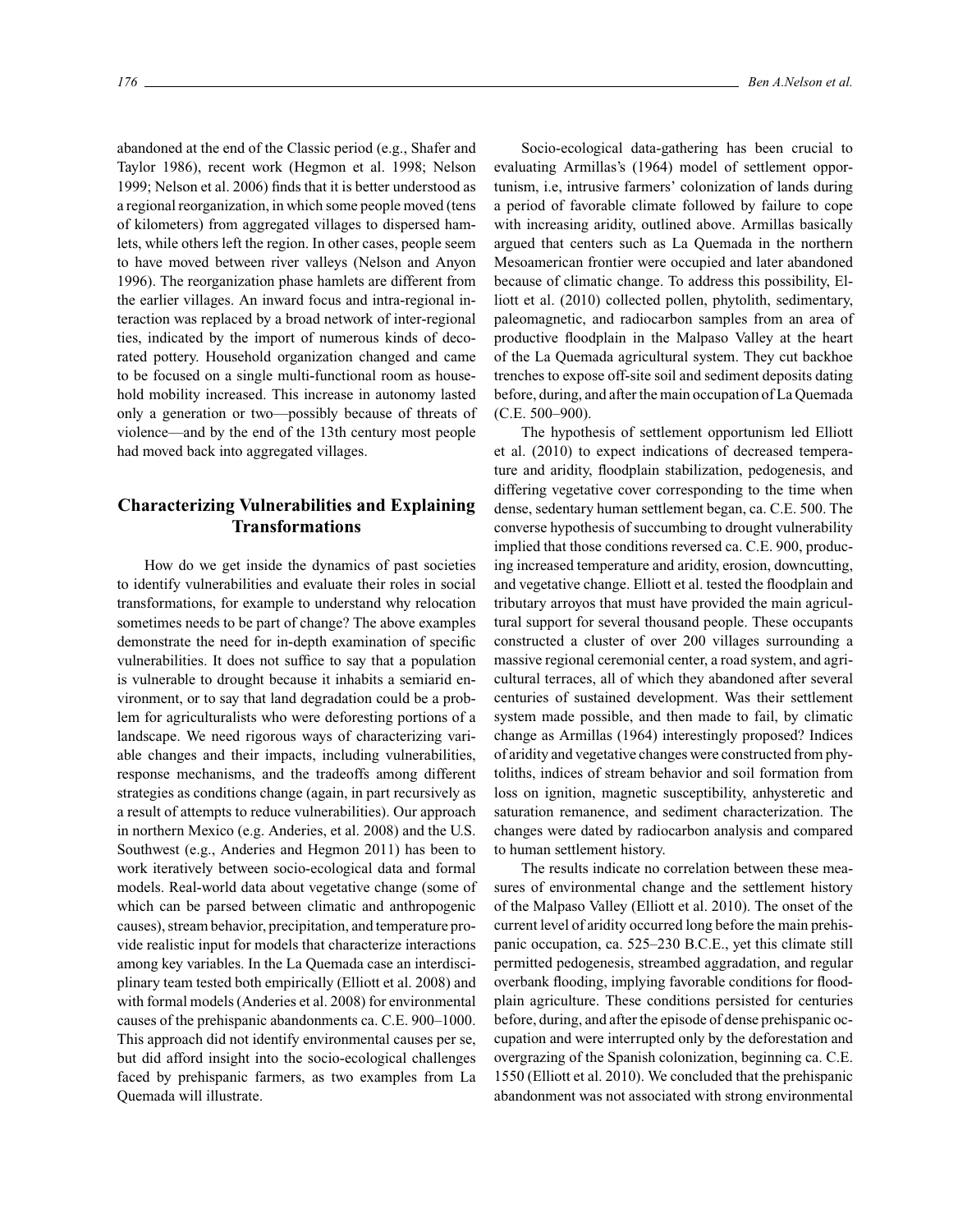perturbation and that the environment experienced by the prehispanic population was markedly more productive than that of today. Either the perturbations were too short-lived to be detected by the measures used or the causes were in the social realm as opposed to the natural.

Because of the possibility that the types of socioecological data collected thus far may not be sensitive enough to capture short-term droughts, the archaeologists and other scientists dealing with the La Quemada case are experimenting with other approaches. One is to model subsistence security under different sets of crop mixes and climatic conditions. If farmers were vulnerable to droughts, it should be possible to simulate conditions under which farmers would be forced to migrate due to famine. Geographers and archaeologists have suspected that prehispanic people could not occupy the Northern Frontier without cultivating agave as a backup to maize, because maize is too sensitive to rainfall fluctuations. Agave, on the other hand, is a nutritionally productive perennial that stores its own supply of moisture (Parsons 2010; Parsons and Parsons 1990; Sauer 1963). Anderies et al. (2008) set out to determine how much difference agave cultivation made to the robustness of Northern Frontier farmers to drought. For example, in 100 years, how many famine events severe enough to cause migration would be avoided by a mixed maize and agave crop portfolio as opposed to one relying on maize alone? The model assumes that all farmers are employing the same crop mix and are subject to the same (stochastic) fluctuations in rainfall. Simulations were run with mean rainfall set at different percentages of the saturation point of maize (the point beyond which more precipitation makes no difference to yield).

Several key findings are suggested by the Anderies et al. (2008) model. First, mixing agave cultivation with that of maize can make a tremendous difference in a simulated context, eliminating as many as 95% of simulated famine events, but secondly, this difference is only achieved if the mean rainfall is within 70% of the saturation point of maize and variance of rainfall is relatively low, about 20% of the mean. Thirdly, these results suggest that increasing crop diversity does not automatically increase robustness. Thus one can conclude that under certain circumstances the vulnerability of northern frontier populations to drought can be significantly mitigated by the mixed annual-perennial strategy. Obviously, the populations had other ways of reducing vulnerability, such as using the most drought-resistant varieties of maize, terracing, building irrigation ditches, and handwatering plants during dry years. Potentially, these practices could have made it possible to develop institutions that created short- or medium-term security but would not be adaptive in the long run because the practices or institutions were difficult to change.

As in the Mimbres, Hohokam, and Classic Maya cases, in the La Quemada example people stopped living in large settlements in what had been their main area of occupation, and many families must have relocated to form new social configurations. The environmental testing and formal modeling done this far have not pinpointed the causes of the relocation, but have identified some of the issues that the inhabitants were facing. Additional environmental testing and modeling are planned to sharpen the understanding of vulnerability to rainfall fluctuations, how plants and people responded to those fluctuations, and why some prehispanic groups ultimately dispersed to new environments and social settings.

#### **Conclusion**

One thing that should be clear from the above examples is that the processes that characterized the Classic Maya collapse may be echoed in many other cases, at a variety of scales, and in different institutional contexts. Path dependence, or the tendency of societies to follow established practices beyond the exhaustion of their utility, may contribute to many cases of collapse. Yet examples of greater resilience also exist in the prehispanic Americas (e.g., Zuni and its ancestral communities [Nelson et al. 2010]). We are quite far from understanding the mechanisms that permit societal transformations to occur with limited disruption, locational or otherwise, but significant advances are being made in data accumulation and conceptualization as we consider both empirical cases and broad concepts such as rigidity and path dependence. Mayanists of course are very active in these kinds of advances. The great questions raised by the Maya collapse can be asked of many other settings, and the comparative analysis of highly specific vulnerabilities may lead to further understanding of how security is promoted in complex human systems.

A benefit of the resilience approach is that it is amenable to formalization in mathematical models. By working between empirical cases and such models, researchers are able to explore possibilities and create better approximations of the key variable interactions in systemic transformations than they might with other, less formal analytical operations. Some of our work has been in these directions, and we believe that it has potential not only for improving the understanding of the Maya collapse but also for analyzing sets of collapses and understanding their common causes.

We suspect that southern Lowland Maya cities succumbed to ordinary issues that either assumed unusual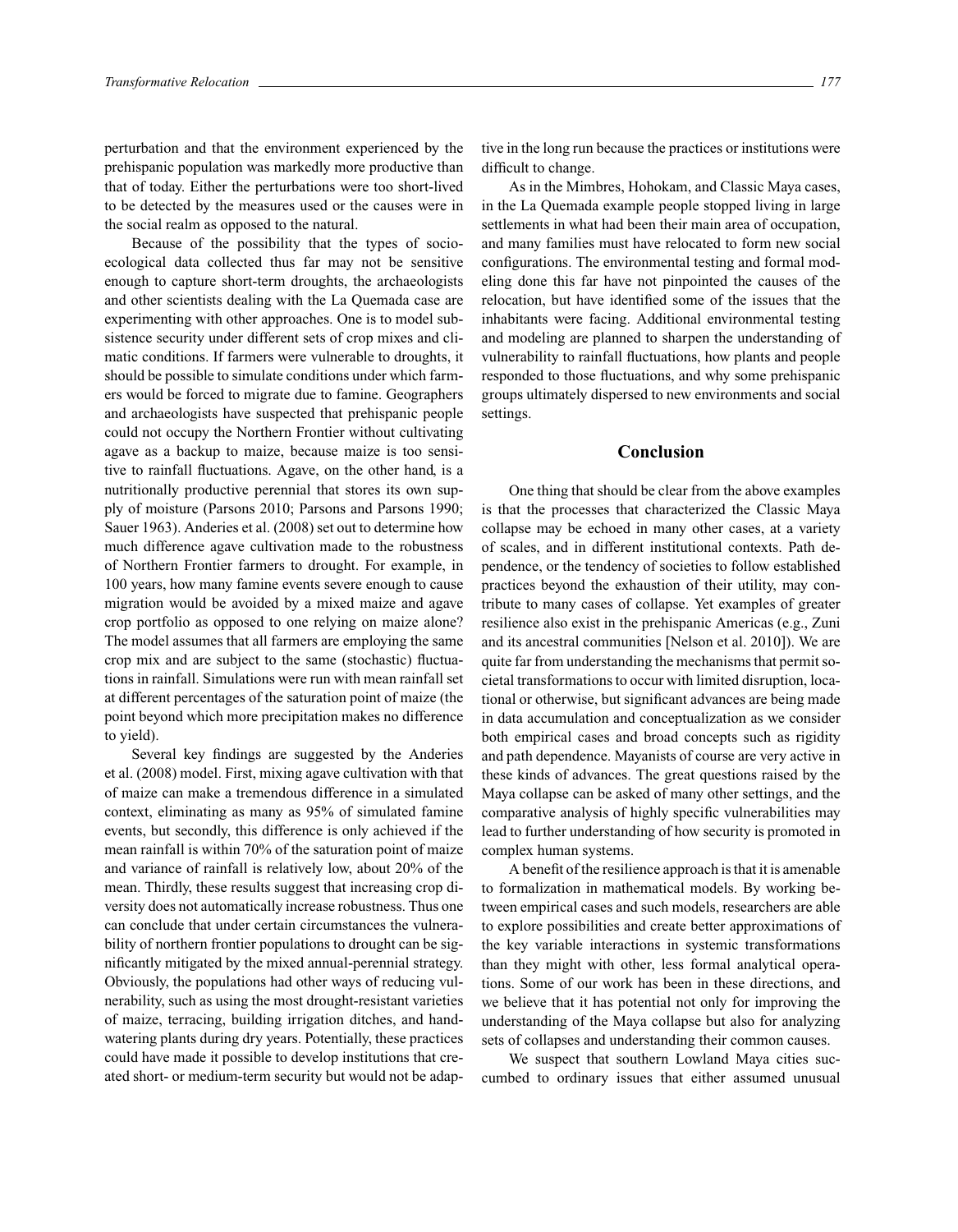proportions, "flared" simultaneously, or both. In the face of these vulnerabilities, the social groups were not flexible enough to respond by changing, and instead disintegrated because the enactment of solutions in place was precluded by established social practice. While individual ecological and social stresses may not have led to collapse on their own  $(McAnany and Negrón 2010)$ , the combination of these societal stresses may have made the problems facing the Classic Maya intractable. In such circumstances relocation to the northern Lowlands, not by cities wholesale, but in smaller social aggregates that were recruited to new, growing centers, may have been a way of escaping entrenched political regimes and other regimes of value (Appadurai 1986) that bound groups to untenable patterns of behavior. Relocation may have permitted the substitution of new leadership and social principles that could not occur in place.

Transformative relocation would not force people to wholly abandon their social identities, nor would it permanently free them from path dependence. Turner and Sabloff (2012) suggest that the people who abandoned southern lowland centers did not return, because once established in the north, they became engaged in oceangoing trade to an extent that returning to the southern Lowlands would have been problematic. The La Quemada, Hohokam, and Mimbres cases described above provide strong parallels to the paradoxically permanent abandonment of fertile areas that (at least until the availability of carbon-fuel powered irrigation) would have had potential for economic reintensification after a human generation or two of ecological recovery.

In comparative perspective, the Classic Maya collapse appears large and spectacular, but not unique. Hopefully the above juxtaposition of U.S. Southwestern and northern Mexican cases identifies some of the basis on which the Maya collapse can inform more broadly about collapse in general.

### *Acknowledgments*

We are grateful to Arlen Chase and Vernon Scarborough for the invitation to participate in the IHOPE-Maya conversation, and also to Sander van der Leeuw for his support and encouragement. We thank the editor of the AP3A series and anonymous reviewers for their corrections and improvements of our expressions about the tricky interactions among social and ecological variables. What remains of course is not their responsibility. Fieldwork at La Quemada was supported by grants from the National Science Foundation (BCS-0211109 and BECNH-0508001) as well as the National Endowment for the Humanities, the Wenner-Gren Foundation, the Foundation for the Advancement for Mesoamerican studies, and an anonymous donor. The Turner

Foundation and the National Geographic Society supported fieldwork in the Eastern Mimbres area. Our ideas about resilience are the product of conversations with members of the Long Term Vulnerability and Transformations Project at Arizona State University, which has been funded by the Biocomplexity and Coupled Human and Natural Systems programs of the National Science Foundation (05008001 and BCS-1113991). The authors will be ever thankful to these sponsors.

#### *References Cited*

Abbott, David R., ed.

2003 Centuries of Decline during the Hohokam Classic Period at Pueblo Grande. Tucson: University of Arizona Press.

Abbott, David R., Alexa M. Smith, and Emiliano Gallaga

2007 Ballcourts and Ceramics: The Case for Hohokam Marketplaces in the Arizona Desert. American Antiquity 72:461–84.

Adams, Richard E. W.

1999 Rio Azul: An Ancient Maya City. Norman: University of Oklahoma Press.

Anderies, John M., and Michelle Hegmon

2011 Robustness and Resilience across Scales: Migration and Resource Degradation in the Prehistoric U.S. Southwest. Ecology and Society 16(2):22. http://www.ecologyandsociety.org/vol16/iss2/ art22/, accessed June 2, 2014.

Anderies, John M., Ben A. Nelson, and Ann P. Kinzig

2008 Analyzing the Impact of Agave Cultivation on Famine Risk in Arid Prehispanic Northern Mexico. Human Ecology 36(3):409–422.

Anderies, John M., B. H. Walker, and Ann P. Kinzig 2006 Fifteen Weddings and a Funeral: Case Studies and Resilience-Based Management. Ecology and Society 11(1):21. http://www.ecologyandsociety. org/vol11/iss1/art21/, accessed June 2, 2014.

Appadurai, Arjun

1986 Introduction: Commodities and the Politics of Value. *In* The Social Life of Things: Commodities in Cultural Perspective. A. Appadurai, ed. Pp. 1–63. Cambridge, UK: Cambridge University Press.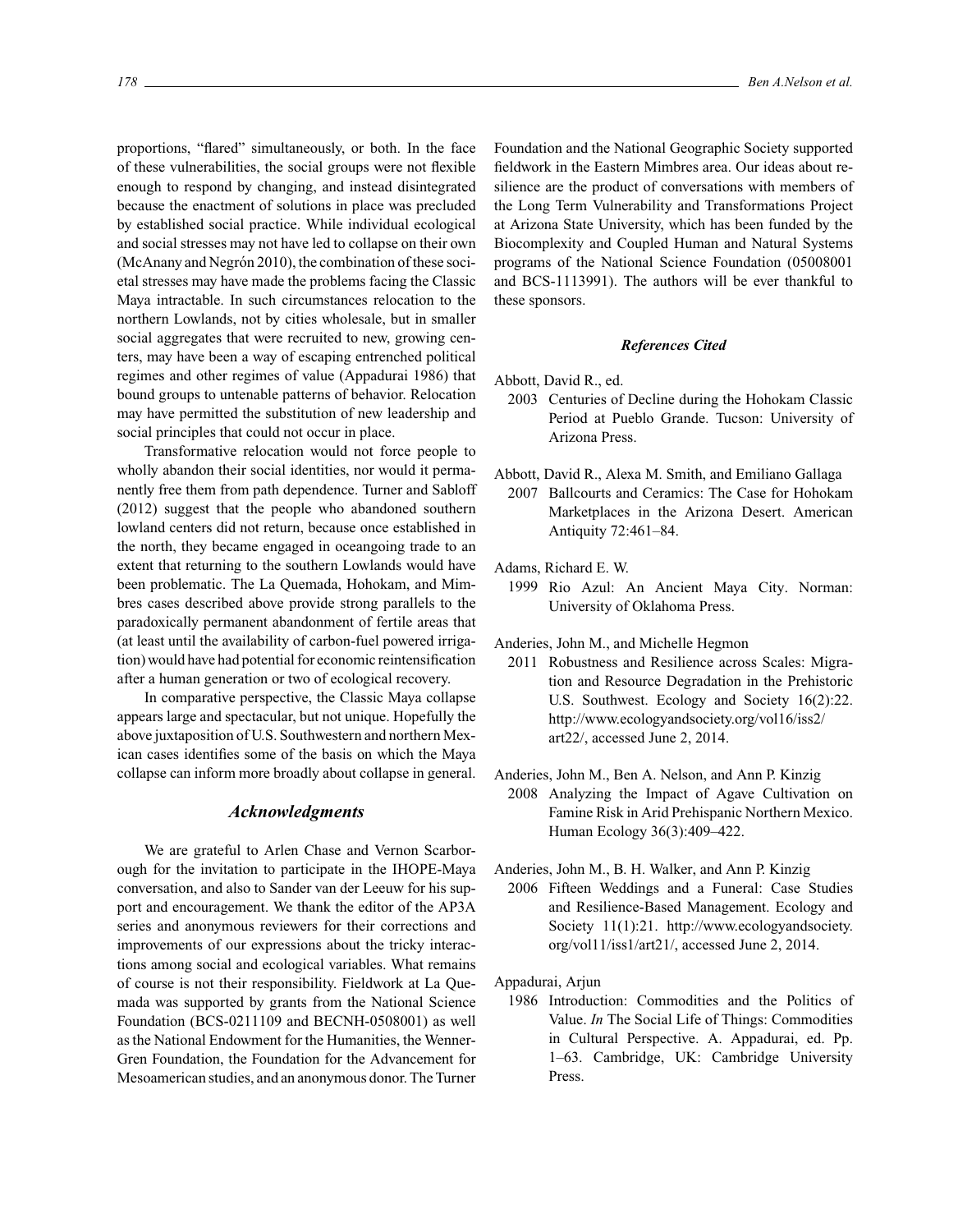Armillas, Pedro

1964 Condiciones Ambientales y Movimientos de Pueblos en la Frontera Septentrional de Mesoamérica. *In* Homenaje a Fernando Marquez-Miranda. Pp. 62–82. Madrid: University of Madrid.

Beekman, Christopher S., and Andrew F. Christensen

2003 Controlling for Doubt and Uncertainty Through Multiple Lines of Evidence: A New Look at Mesoamerican Nahua Migrations. Journal of Archaeological Method and Theory 10(2):111– 164.

Braniff, Beatriz, and Marie-Areti Hers 1998 Herencias Chichimecas. Arqueología 19:55–80.

Cárdenas García, Efraín, and Eugenia Fernández-Villanueva 2004 Apuntes Para el Estudio de la Arqueología del Bajío. *In* Introducción a la Arqueología del Occidente. B. Braniff Cornejo, ed. Pp. 497–523. México, D.F.: Universidad de Colima y Conaculta-Instituto Nacional de Antropología e Historia.

Chase, Arlen F., and Diane Z. Chase

- 1998 Scale and Intensity in Classic Period Maya Agriculture: Terracing and Settlement at the "Garden City" of Caracol, Belize. Culture and Agriculture 20(2):60–77.
- 2004 Terminal classic Status-Linked Ceramics and the Maya "Collapse": De Facto Refuse at Caracol, Belize. *In* Terminal Classic in the Maya Lowlands: Collapse, Transition, and Transformation. P. M. Rice, A. A. Demarest, and D. S. Rice, eds. Pp. 342–366. Boulder: University Press of Colorado.
- 2007 "This is the End": Archaeological Transitions and the Terminal Classic Period at Caracol, Belize. Research Reports in Belizean Archaeology 4:13–27.
- 2014 Houses, Households, and Residential Groups at Caracol, Belize. Research Reports in Belizean Archaeology 11:3–17.

Chase, Diane Z., and Arlen F. Chase

- 1982 Yucatec Influence in Terminal Classic Northern Belize. American Antiquity 47:596–613.
- 2004 Hermeneutics, Transitions, and Transformations in Classic to Postclassic Maya Society. *In* The Terminal Classic in the Maya Lowlands: Collapse, Transition, and Transformation. P. M. Rice, A. A.

Demarest, and D. S. Rice, eds. Pp. 12–27. Boulder: University Press of Colorado.

- Chase, Arlen F., Diane Z. Chase, John F. Weishampel, Jason B. Drake, Ramesh L. Shrestha, Jaime J. Awe, K. Clint Slatton, and William E. Carter
	- 2011 Airborne LiDAR, Archaeology, and the Ancient Maya Landscape at El Caracol, Belize. Journal of Archaeological Science 38:387–398.

Chase, Arlen F., Nikolai Grube, and Diane Z. Chase

1991 Three Terminal Classic Monuments from Caracol, Belize. Reports on Ancient Maya Writing, 36. Washington, DC: Center for Maya Research.

Chase, Arlen F., and Prudence M. Rice, eds.

1985 The Lowland Maya Postclassic. Austin: University of Texas Press.

Cowgill, George L.

1964 The End of Classic Maya Culture: A Review of Recent Evidence. Southwestern Journal of Anthropology 20 (145–159).

Crider, Destiny L.

2011 Epiclassic and Early Postclassic Interaction in Central Mexico As Evidenced by Decorated Pottery. Ph.D. dissertation, School of Human Evolution, Arizona State University.

Culbert, T. Patrick, and Don S. Rice, eds.

1990 Precolumbian Population History in the Maya Lowlands. Albuquerque: University of New Mexico Press.

Demarest, Arthur

- 2004 Ancient Maya: The Rise and Fall of a Rainforest Civilization. Cambridge, UK: Cambridge University Press.
- Demarest, Arthur A., Matt O'Mansky, Claudia Wolley, Dirk Van Tuerenhout, Takeshi Inomata, Joel W. Palka, and Héctor L. Escobedo
	- 1997 Classic Maya Defensive Systems and Warfare in the Petextabún Region. Ancient Mesoamerica 8(2):229–253.

Diamond, Jared M.

2005 Collapse: How Societies Choose to Fail or Succeed. New York: Viking.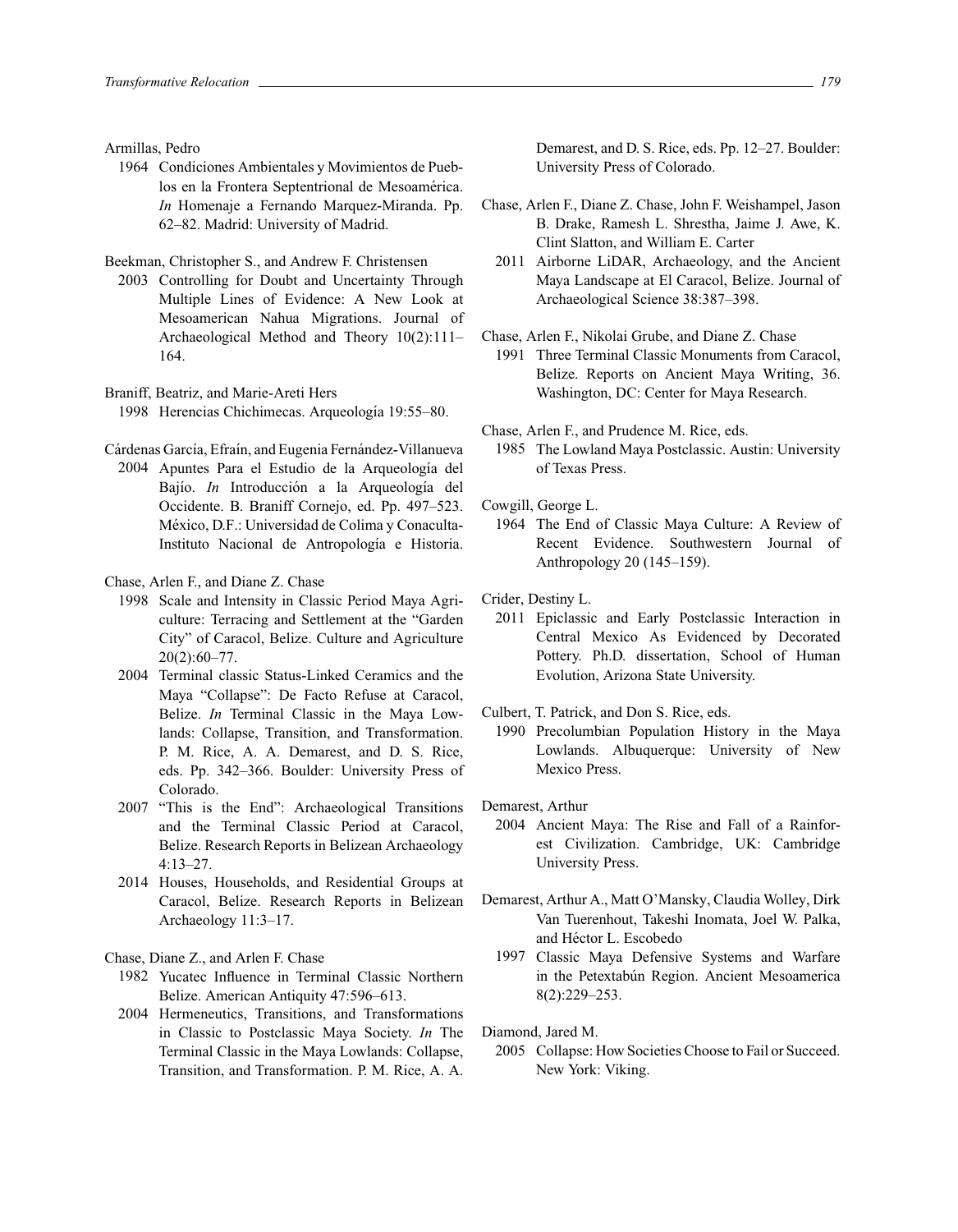- Dugmore, Andrew J., Thomas H. McGovern, Orri Vésteinsson, Jette Arneborg, Christian Keller, and Richard Streeter
	- 2012 Cultural Adaptation, Compounding Vulnerabilities and Conjunctures in Norse Greenland. PNAS 109(10):3658–3666.

Dunning, Nicholas

- 1996 An Examination of Regional Variability in the Prehispanic Maya Agricultural Landscape. *In* The Managed Mosaic: Ancient Maya Agriculture and Resource Use. S. L. Feddick, ed. Pp. 53–68. Salt Lake City: University of Utah Press.
- Elliott, Michelle, Christopher T. Fisher, Ben A. Nelson, Roberto S. Molina Garza, Shawn K. Collins, and Deborah M. Pearsall
	- 2010 Climate, Agriculture, and Cycles of Human Occupation over the Last 4,000 Years in Southern Zacatecas, Mexico. Quaternary Research 74:26– 35.

Foster, Michael S.

1986 The Mesoamerican Connection: A View from the South. *In* Ripples in the Chichimec Sea: New Considerations of Mesoamerican-Southwestern Interactions. F. J. Mathien and R. H. McGuire, eds. Pp. 55–69. Carbondale: Southern Illinois University Press.

Gaxiola Gonzalez, Margarita ´

1999 Huapalcalco y las Tradiciones Alfareras del Epiclásico. Arqueología 21:45–72.

Hegmon, Michelle

- In press Path Dependence. *In* Oxford Handbook of Southwest Archaeology. B. J. Mills and S. Fowles, eds. Oxford University Press.
- Hegmon, Michelle, Margaret C. Nelson, and Susan M. Ruth 1998 Abandonment and Reorganization in the Mimbres Region of the American Southwest. American Anthropologist 100(1):148–162.
- Hegmon, Michelle, Matthew Peeples, Ann P. Kinzig, Stephanie Kulow, Cathryn Meegan, and Margaret C. Nelson
	- 2008 Social Transformation and its Human Costs in the Prehispanic U.S. Southwest. American Anthropologist 110(3):313–324.
- Hill, J. Brett, Jeffrey J. Clark, William H. Doelle, and Patrick D. Lyons
	- 2004 Prehistoric Demography in the Southwest: Migration, Coalescence, and Hohokam Population Decline. American Antiquity 69(4):689–716.

Hirth, Kenneth G.

- 1995 Urbanism, Militarism, and Architectural Design: An Analysis of Epiclassic Sociopolitical Structure at Xochicalco. Ancient Mesoamerica 6(2):237– 250.
- Hodell, David A., Mark Brenner, Jason H. Curtis, and Thomas Guilderson
	- 2001 Solar Forcing of Drought Frequency in the Maya Lowlands. Science 292:1367–1370.

Houston, Stephen D.

1993 Hieroglyphs and History at Dos Pilas: Dynastic Politics of the Classic Maya. Austin: University of Texas Press.

Houston, Stephen D., and Takeshi Inomata

- 2009 The Classic Maya. Cambridge, England: Cambridge University Press.
- Hunt, Robert C., David Guillet, David R. Abbott, James Bayman, and Paul Fish
	- 2005 Plausible Ethnographic Analogies for the Social Organization of Hohokam Canal Irrigation. American Antiquity 70:433–56.

Inomata, Takeshi, and Ron Webb

2003 War, Destruction, and Abandonment: The Fall of the Classic Maya Center of Aguateca, Guatemala. *In* Archaeology of Settlement Abandonment in Middle America. T. Inomata and R. Webb, eds. Pp. 43–60. Salt Lake City: University of Utah Press.

Jimenez Betts, Peter F., and J. Andrew Darling ´

2000 Archaeology of Southern Zacatecas: The Malpaso, Juchipila, and Valparaiso-Bolaños Valleys. *In* Greater Mesoamerica: The Archaeology of West and Northwest Mexico. M. S. Foster and S. Gorenstein, eds. Pp. 155–180. Salt Lake City: University of Utah Press.

Jiménez Moreno, Wigberto

1959 Síntesis de la Historia Pretolteca de Mesoamérica. *In* El Esplendor del México Antiguo, vol 2. Pp.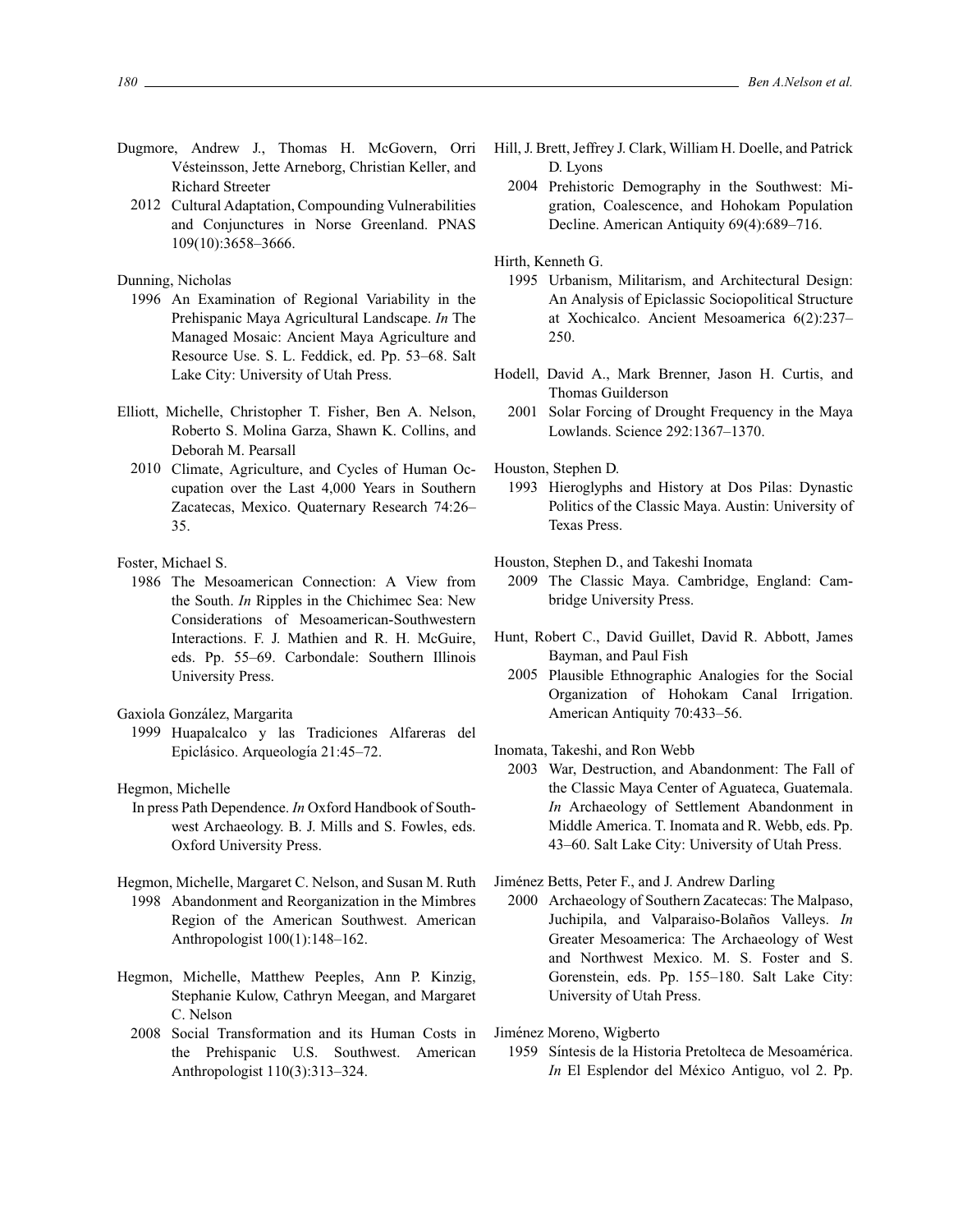1109–1196. Mexico, D.F.: Centro de Investigaciones Antropológicos.

- Kelley, J. Charles
	- 1985 The Chronology of the Chalchihuites Culture. *In* The Archaeology of West and Northwest Mesoamerica. M. S. Foster and P. C. Weigand, eds. Pp. 269–288. Boulder: Westview Press.

#### Kirch, Patrick Vinton

- 2005 Archaeology and Global Change: The Holocene Record. Annual Review of Environmental Resources 30:409–440.
- Kohler, Timothy A., Mark D. Varien, and Aaron M. Wright, eds.
	- 2010 Leaving Mesa Verde: Peril and Change in the Thirteenth-Century Southwest. Tucson: University of Arizona Press.

Mastache, Alba Guadalupe, and Robert H. Cobean

- 1989 The Coyotlatelco Culture and the Origins of the Toltec State. *In* Mesoamerica After the Decline of Teotihuacan, A.D. 700–900. J. C. Berlo and R. A. Diehl, eds. Pp. 49–67. Washington, DC: Dumbarton Oaks Research Library and Collection.
- Mastache, Alba Guadalupe, Robert H. Cobean, and Dan M. Healan
- 2002 Ancient Tollan: Tula and the Toltec Heartland. Boulder: University Press of Colorado.

McAnany, Patricia A., and Tomás Gallareta Negrón

2010 Bellicose Rulers and Climatological Peril? Retrofitting Twenty-First-Century Woes on Eighth Century Maya Society. *In* Questioning Collapse: Human Resilience, Ecological Vulnerability, and the Aftermath of Empire. P. A. McAnany and N. Yoffee, eds. Pp. 142–175. New York: Cambridge University Press.

McAnany, Patricia A., and Norman Yoffee, eds.

- 2010 Questioning Collapse: Human Resilience, Ecological Vulnerability, and the Aftermath of Empire. New York: Cambridge University Press.
- McIntosh, Roderick J., Joseph A. Tainter, and Susan K. McIntosh, eds.
	- 2000 The Way the Wind Blows: Climate, History, and Human Action. New York: Columbia University Press.

Morley, Sylvanus G.

- 1946 The Ancient Maya. Stanford: Stanford University Press.
- Nelson, Ben A.
	- 1997 Chronology and Stratigraphy at La Quemada, Zacatecas, Mexico. Journal of Field Archaeology 24(1):85–109.
- Nelson, Ben A., and Roger Anyon
	- 1996 Fallow Valleys: Asynchronous Occupations in Southwestern New Mexico. Kiva 61(3): 275–294.
- Nelson, Ben A., and Destiny Crider
	- 2005 Posibles Pasajes Migratorios en el Norte de México y el Suroeste de los Estados Unidos Durante el Epiclásico y el Postclásico. In Reacomodos Demográficos del Clásico al Posclásico en el Centro de México. L. Manzanilla, ed. Pp. 75-102. México, D.F.: Instituto de Investigaciones, Universidad Nacional de México.

Nelson, Margaret C.

- 1999 Mimbres During the Twelfth Century: Abandonment, Continuity, and Reorganization. Tucson: University of Arizona Press.
- Nelson, Margaret C., Michelle Hegmon, Stephanie Kulow, and Karen Gust Schollmeyer
	- 2006 Archaeological and Ecological Perspectives on Reorganization: A Case Study from the Mimbres Region of the U.S. Southwest. American Antiquity 71(3):403–432.
- Nelson, M. C., K. Kintigh, D. R. Abbott, and J. M. Anderies
	- 2010 The Cross-Scale Interplay between Social and Biophysical Context and the Vulnerability of Irrigation-Dependent Societies: Archaeology's Long Term Perspective. Ecology and Society 15:31. http://www.ecologyandsociety. org/vol15/iss3/, accessed June 2, 2014.

Parsons, Jeffrey R.

2010 The Pastoral Niche in Pre-Hispanic Mesoamerica. *In* Precolumbian Foodways: Interdisciplinary Approaches to Food, Culture, and Markets in Ancient Mesoamerica. J. E. Staller and M. D. Carrasco, eds. Pp. 109–136: Springer Science+Business Media.